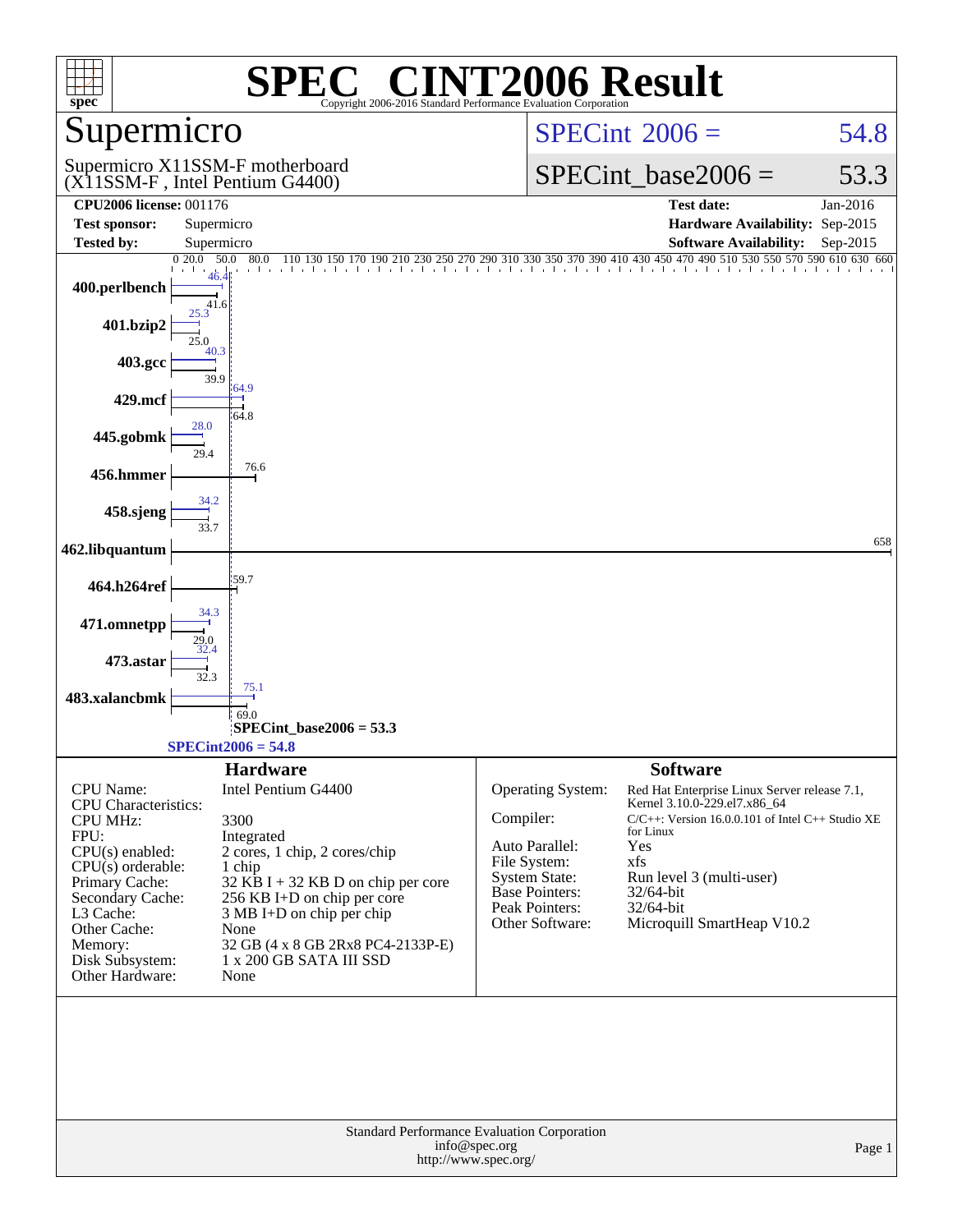

#### Supermicro

#### (X11SSM-F , Intel Pentium G4400) Supermicro X11SSM-F motherboard

 $SPECint2006 = 54.8$  $SPECint2006 = 54.8$ 

### SPECint base2006 =  $53.3$

**[CPU2006 license:](http://www.spec.org/auto/cpu2006/Docs/result-fields.html#CPU2006license)** 001176 **[Test date:](http://www.spec.org/auto/cpu2006/Docs/result-fields.html#Testdate)** Jan-2016 **[Test sponsor:](http://www.spec.org/auto/cpu2006/Docs/result-fields.html#Testsponsor)** Supermicro **[Hardware Availability:](http://www.spec.org/auto/cpu2006/Docs/result-fields.html#HardwareAvailability)** Sep-2015 **[Tested by:](http://www.spec.org/auto/cpu2006/Docs/result-fields.html#Testedby)** Supermicro **Supermicro [Software Availability:](http://www.spec.org/auto/cpu2006/Docs/result-fields.html#SoftwareAvailability)** Sep-2015

#### **[Results Table](http://www.spec.org/auto/cpu2006/Docs/result-fields.html#ResultsTable)**

|                    | <b>Base</b>    |       |                |       |                |                           | <b>Peak</b>    |              |                |              |                |              |
|--------------------|----------------|-------|----------------|-------|----------------|---------------------------|----------------|--------------|----------------|--------------|----------------|--------------|
| <b>Benchmark</b>   | <b>Seconds</b> | Ratio | <b>Seconds</b> | Ratio | <b>Seconds</b> | Ratio                     | <b>Seconds</b> | <b>Ratio</b> | <b>Seconds</b> | <b>Ratio</b> | <b>Seconds</b> | <b>Ratio</b> |
| 400.perlbench      | 235            | 41.6  | 237            | 41.2  | 235            | 41.6                      | 211            | 46.4         | 211            | 46.4         | 211            | 46.4         |
| 401.bzip2          | 384            | 25.1  | 385            | 25.0  | 386            | 25.0                      | 382            | 25.3         | 382            | 25.3         | 383            | 25.2         |
| $403.\mathrm{gcc}$ | 201            | 40.0  | 202            | 39.9  | 202            | <u>39.9</u>               | 200            | 40.3         | 200            | 40.3         | 200            | 40.2         |
| $429$ .mcf         | 139            | 65.6  | 141            | 64.8  | <u>141</u>     | 64.8                      | 139            | 65.6         | 141            | 64.7         | <u>141</u>     | 64.9         |
| $445$ .gobmk       | 357            | 29.4  | 357            | 29.4  | 357            | 29.4                      | 374            | 28.0         | 374            | 28.0         | 374            | 28.0         |
| 456.hmmer          | 122            | 76.7  | 122            | 76.6  | 122            | 76.6                      | 122            | 76.7         | 122            | 76.6         | 122            | 76.6         |
| $458$ .sjeng       | 358            | 33.8  | 359            | 33.7  | <u>359</u>     | 33.7                      | 354            | 34.2         | 354            | 34.2         | 354            | 34.2         |
| 462.libquantum     | 31.5           | 658   | 31.5           | 658   | 31.5           | 658                       | 31.5           | 658          | 31.5           | 658          | 31.5           | 658          |
| 464.h264ref        | 371            | 59.7  | 371            | 59.7  | 371            | 59.7                      | 371            | 59.7         | 371            | 59.7         | 371            | 59.7         |
| 471.omnetpp        | 213            | 29.3  | 215            | 29.0  | 215            | 29.0                      | 181            | 34.6         | 182            | 34.3         | 182            | 34.3         |
| $473.$ astar       | 219            | 32.0  | 217            | 32.3  | 217            | 32.4                      | 216            | 32.4         | 216            | 32.5         | 217            | 32.3         |
| 483.xalancbmk      | 100            | 69.0  | 100            | 69.0  | 99.9           | 69.1                      | 91.8           | 75.1         | 92.2           | 74.8         | 91.8           | 75.2         |
| $\mathbf{r}$       | $\mathbf{1}$ . |       |                |       |                | $\mathbf{r}$ $\mathbf{r}$ | $1 - 1$        |              | $\cdot$        |              |                |              |

Results appear in the [order in which they were run.](http://www.spec.org/auto/cpu2006/Docs/result-fields.html#RunOrder) Bold underlined text [indicates a median measurement.](http://www.spec.org/auto/cpu2006/Docs/result-fields.html#Median)

#### **[Submit Notes](http://www.spec.org/auto/cpu2006/Docs/result-fields.html#SubmitNotes)**

The config file option 'submit' was used.

#### **[Operating System Notes](http://www.spec.org/auto/cpu2006/Docs/result-fields.html#OperatingSystemNotes)**

Stack size set to unlimited using "ulimit -s unlimited"

#### **[Platform Notes](http://www.spec.org/auto/cpu2006/Docs/result-fields.html#PlatformNotes)**

 As tested, the system used a Supermicro CSE-113MFAC2-R606CB chassis. The chassis is configured with 2 PWS-606P-1R redundant power supply, 1 SNK-P0046P heatsink, as well as 4 FAN-0154L4 middle cooling fan. Sysinfo program /usr/cpu2006/config/sysinfo.rev6914 \$Rev: 6914 \$ \$Date:: 2014-06-25 #\$ e3fbb8667b5a285932ceab81e28219e1 running on X11SSM-01 Thu Jan 7 01:24:34 2016 This section contains SUT (System Under Test) info as seen by some common utilities. To remove or add to this section, see: <http://www.spec.org/cpu2006/Docs/config.html#sysinfo>

 From /proc/cpuinfo model name : Intel(R) Pentium(R) CPU G4400 @ 3.30GHz 1 "physical id"s (chips) 2 "processors" cores, siblings (Caution: counting these is hw and system dependent. The following excerpts from /proc/cpuinfo might not be reliable. Use with caution.) cpu cores : 2

Continued on next page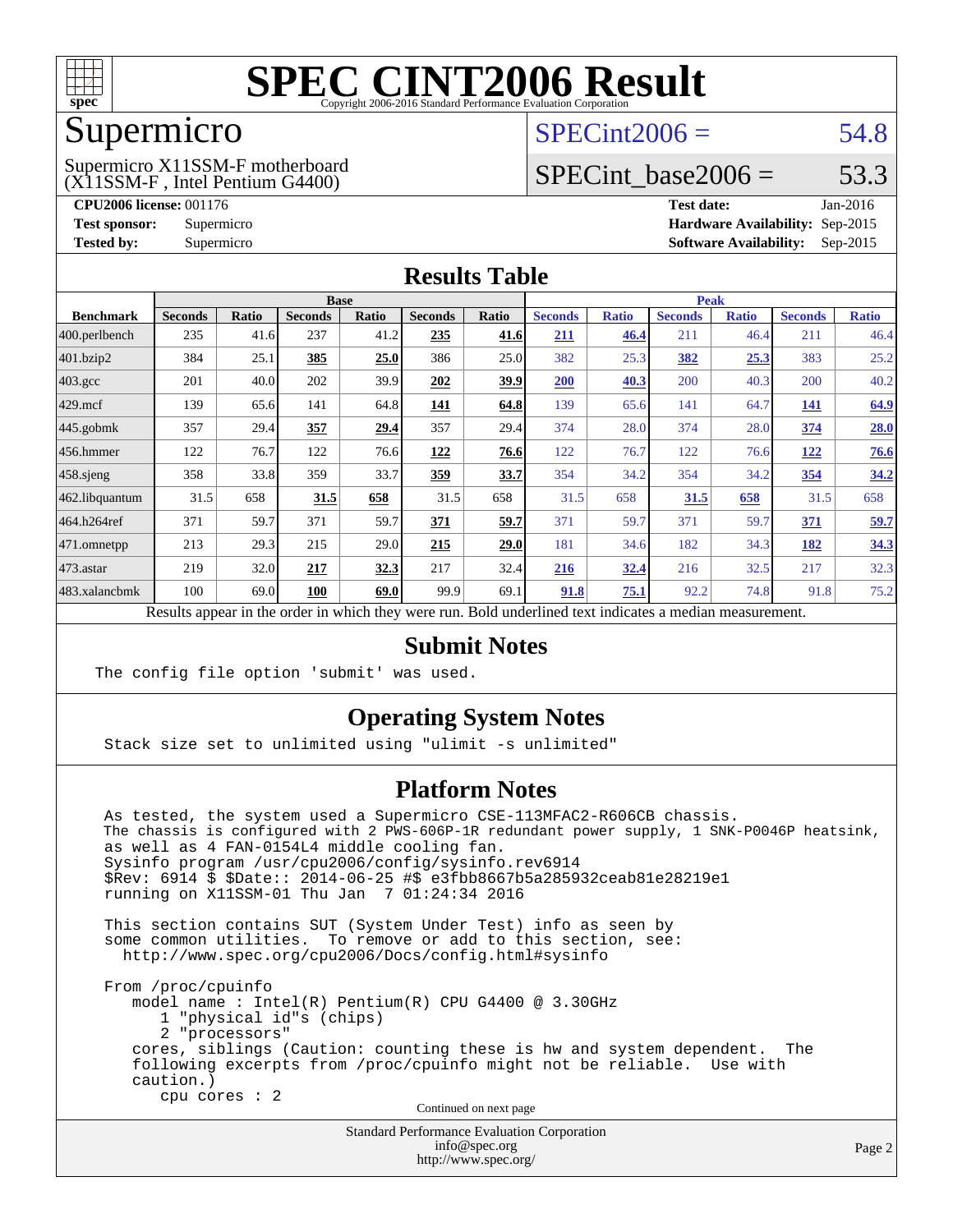

### Supermicro

 $SPECint2006 = 54.8$  $SPECint2006 = 54.8$ 

(X11SSM-F , Intel Pentium G4400) Supermicro X11SSM-F motherboard SPECint base2006 =  $53.3$ 

**[Tested by:](http://www.spec.org/auto/cpu2006/Docs/result-fields.html#Testedby)** Supermicro **[Software Availability:](http://www.spec.org/auto/cpu2006/Docs/result-fields.html#SoftwareAvailability)** Sep-2015

**[CPU2006 license:](http://www.spec.org/auto/cpu2006/Docs/result-fields.html#CPU2006license)** 001176 **[Test date:](http://www.spec.org/auto/cpu2006/Docs/result-fields.html#Testdate)** Jan-2016 **[Test sponsor:](http://www.spec.org/auto/cpu2006/Docs/result-fields.html#Testsponsor)** Supermicro **[Hardware Availability:](http://www.spec.org/auto/cpu2006/Docs/result-fields.html#HardwareAvailability)** Sep-2015

#### **[Platform Notes \(Continued\)](http://www.spec.org/auto/cpu2006/Docs/result-fields.html#PlatformNotes)**

 siblings : 2 physical 0: cores 0 1 cache size : 3072 KB From /proc/meminfo<br>MemTotal: 32769340 kB HugePages\_Total: 0<br>Hugepagesize: 2048 kB Hugepagesize: From /etc/\*release\* /etc/\*version\* os-release: NAME="Red Hat Enterprise Linux Server" VERSION="7.1 (Maipo)" ID="rhel" ID\_LIKE="fedora" VERSION\_ID="7.1" PRETTY\_NAME="Red Hat Enterprise Linux Server 7.1 (Maipo)" ANSI\_COLOR="0;31" CPE\_NAME="cpe:/o:redhat:enterprise\_linux:7.1:GA:server" redhat-release: Red Hat Enterprise Linux Server release 7.1 (Maipo) system-release: Red Hat Enterprise Linux Server release 7.1 (Maipo) system-release-cpe: cpe:/o:redhat:enterprise\_linux:7.1:ga:server uname -a: Linux X11SSM-01 3.10.0-229.el7.x86\_64 #1 SMP Thu Jan 29 18:37:38 EST 2015 x86\_64 x86\_64 x86\_64 GNU/Linux run-level 3 Jan 7 01:07 SPEC is set to: /usr/cpu2006 Filesystem Type Size Used Avail Use% Mounted on<br>
/dev/sda2 xfs 183G 30G 153G 17% /  $xfs = 183G - 30G - 153G - 17%$  Additional information from dmidecode: Warning: Use caution when you interpret this section. The 'dmidecode' program reads system data which is "intended to allow hardware to be accurately determined", but the intent may not be met, as there are frequent changes to hardware, firmware, and the "DMTF SMBIOS" standard. BIOS American Megatrends Inc. 1.0b 12/29/2015 Memory: 4x Micron 18ASF1G72AZ-2G1A1 8 GB 2 rank 2133 MHz (End of data from sysinfo program) **[General Notes](http://www.spec.org/auto/cpu2006/Docs/result-fields.html#GeneralNotes)**

Environment variables set by runspec before the start of the run: KMP\_AFFINITY = "granularity=fine,scatter" LD\_LIBRARY\_PATH = "/usr/cpu2006/libs/32:/usr/cpu2006/libs/64:/usr/cpu2006/sh" OMP\_NUM\_THREADS = "2"

Continued on next page

Standard Performance Evaluation Corporation [info@spec.org](mailto:info@spec.org) <http://www.spec.org/>

Page 3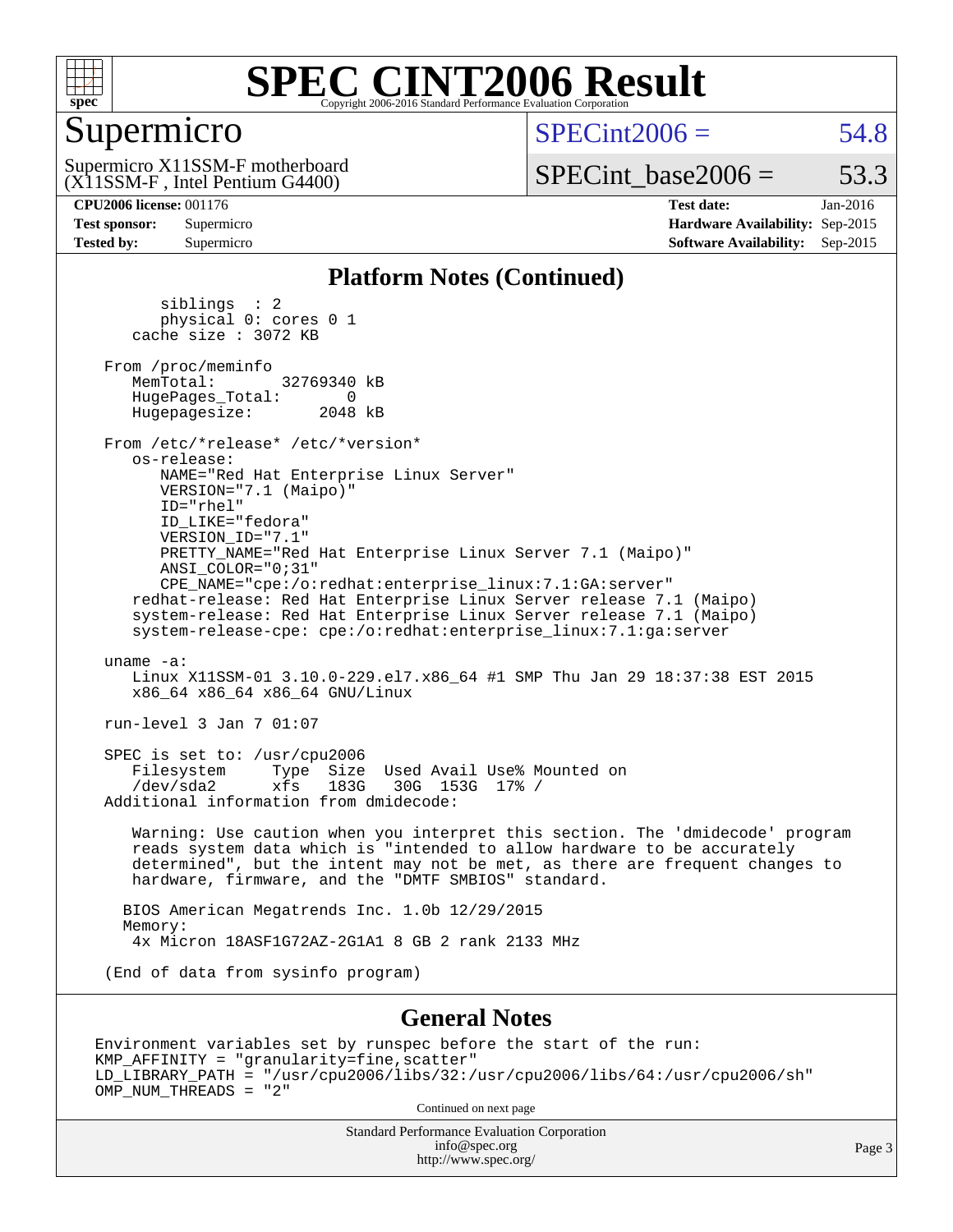

#### Supermicro

 $SPECint2006 = 54.8$  $SPECint2006 = 54.8$ 

(X11SSM-F , Intel Pentium G4400) Supermicro X11SSM-F motherboard

SPECint base2006 =  $53.3$ 

**[CPU2006 license:](http://www.spec.org/auto/cpu2006/Docs/result-fields.html#CPU2006license)** 001176 **[Test date:](http://www.spec.org/auto/cpu2006/Docs/result-fields.html#Testdate)** Jan-2016 **[Test sponsor:](http://www.spec.org/auto/cpu2006/Docs/result-fields.html#Testsponsor)** Supermicro **[Hardware Availability:](http://www.spec.org/auto/cpu2006/Docs/result-fields.html#HardwareAvailability)** Sep-2015 **[Tested by:](http://www.spec.org/auto/cpu2006/Docs/result-fields.html#Testedby)** Supermicro **Supermicro [Software Availability:](http://www.spec.org/auto/cpu2006/Docs/result-fields.html#SoftwareAvailability)** Sep-2015

#### **[General Notes \(Continued\)](http://www.spec.org/auto/cpu2006/Docs/result-fields.html#GeneralNotes)**

 Binaries compiled on a system with 1x Intel Core i5-4670K CPU + 32GB memory using RedHat EL 7.1 Transparent Huge Pages enabled with: echo always > /sys/kernel/mm/transparent\_hugepage/enabled

#### **[Base Compiler Invocation](http://www.spec.org/auto/cpu2006/Docs/result-fields.html#BaseCompilerInvocation)**

[C benchmarks](http://www.spec.org/auto/cpu2006/Docs/result-fields.html#Cbenchmarks):<br> $\frac{1}{2}$ cc  $-m64$ 

[C++ benchmarks:](http://www.spec.org/auto/cpu2006/Docs/result-fields.html#CXXbenchmarks) [icpc -m64](http://www.spec.org/cpu2006/results/res2016q1/cpu2006-20160107-38629.flags.html#user_CXXbase_intel_icpc_64bit_fc66a5337ce925472a5c54ad6a0de310)

#### **[Base Portability Flags](http://www.spec.org/auto/cpu2006/Docs/result-fields.html#BasePortabilityFlags)**

 400.perlbench: [-DSPEC\\_CPU\\_LP64](http://www.spec.org/cpu2006/results/res2016q1/cpu2006-20160107-38629.flags.html#b400.perlbench_basePORTABILITY_DSPEC_CPU_LP64) [-DSPEC\\_CPU\\_LINUX\\_X64](http://www.spec.org/cpu2006/results/res2016q1/cpu2006-20160107-38629.flags.html#b400.perlbench_baseCPORTABILITY_DSPEC_CPU_LINUX_X64) 401.bzip2: [-DSPEC\\_CPU\\_LP64](http://www.spec.org/cpu2006/results/res2016q1/cpu2006-20160107-38629.flags.html#suite_basePORTABILITY401_bzip2_DSPEC_CPU_LP64) 403.gcc: [-DSPEC\\_CPU\\_LP64](http://www.spec.org/cpu2006/results/res2016q1/cpu2006-20160107-38629.flags.html#suite_basePORTABILITY403_gcc_DSPEC_CPU_LP64) 429.mcf: [-DSPEC\\_CPU\\_LP64](http://www.spec.org/cpu2006/results/res2016q1/cpu2006-20160107-38629.flags.html#suite_basePORTABILITY429_mcf_DSPEC_CPU_LP64) 445.gobmk: [-DSPEC\\_CPU\\_LP64](http://www.spec.org/cpu2006/results/res2016q1/cpu2006-20160107-38629.flags.html#suite_basePORTABILITY445_gobmk_DSPEC_CPU_LP64) 456.hmmer: [-DSPEC\\_CPU\\_LP64](http://www.spec.org/cpu2006/results/res2016q1/cpu2006-20160107-38629.flags.html#suite_basePORTABILITY456_hmmer_DSPEC_CPU_LP64) 458.sjeng: [-DSPEC\\_CPU\\_LP64](http://www.spec.org/cpu2006/results/res2016q1/cpu2006-20160107-38629.flags.html#suite_basePORTABILITY458_sjeng_DSPEC_CPU_LP64) 462.libquantum: [-DSPEC\\_CPU\\_LP64](http://www.spec.org/cpu2006/results/res2016q1/cpu2006-20160107-38629.flags.html#suite_basePORTABILITY462_libquantum_DSPEC_CPU_LP64) [-DSPEC\\_CPU\\_LINUX](http://www.spec.org/cpu2006/results/res2016q1/cpu2006-20160107-38629.flags.html#b462.libquantum_baseCPORTABILITY_DSPEC_CPU_LINUX) 464.h264ref: [-DSPEC\\_CPU\\_LP64](http://www.spec.org/cpu2006/results/res2016q1/cpu2006-20160107-38629.flags.html#suite_basePORTABILITY464_h264ref_DSPEC_CPU_LP64) 471.omnetpp: [-DSPEC\\_CPU\\_LP64](http://www.spec.org/cpu2006/results/res2016q1/cpu2006-20160107-38629.flags.html#suite_basePORTABILITY471_omnetpp_DSPEC_CPU_LP64) 473.astar: [-DSPEC\\_CPU\\_LP64](http://www.spec.org/cpu2006/results/res2016q1/cpu2006-20160107-38629.flags.html#suite_basePORTABILITY473_astar_DSPEC_CPU_LP64) 483.xalancbmk: [-DSPEC\\_CPU\\_LP64](http://www.spec.org/cpu2006/results/res2016q1/cpu2006-20160107-38629.flags.html#suite_basePORTABILITY483_xalancbmk_DSPEC_CPU_LP64) [-DSPEC\\_CPU\\_LINUX](http://www.spec.org/cpu2006/results/res2016q1/cpu2006-20160107-38629.flags.html#b483.xalancbmk_baseCXXPORTABILITY_DSPEC_CPU_LINUX)

### **[Base Optimization Flags](http://www.spec.org/auto/cpu2006/Docs/result-fields.html#BaseOptimizationFlags)**

[C benchmarks](http://www.spec.org/auto/cpu2006/Docs/result-fields.html#Cbenchmarks):

[-xSSE4.2](http://www.spec.org/cpu2006/results/res2016q1/cpu2006-20160107-38629.flags.html#user_CCbase_f-xSSE42_f91528193cf0b216347adb8b939d4107) [-ipo](http://www.spec.org/cpu2006/results/res2016q1/cpu2006-20160107-38629.flags.html#user_CCbase_f-ipo) [-O3](http://www.spec.org/cpu2006/results/res2016q1/cpu2006-20160107-38629.flags.html#user_CCbase_f-O3) [-no-prec-div](http://www.spec.org/cpu2006/results/res2016q1/cpu2006-20160107-38629.flags.html#user_CCbase_f-no-prec-div) [-parallel](http://www.spec.org/cpu2006/results/res2016q1/cpu2006-20160107-38629.flags.html#user_CCbase_f-parallel) [-opt-prefetch](http://www.spec.org/cpu2006/results/res2016q1/cpu2006-20160107-38629.flags.html#user_CCbase_f-opt-prefetch) [-auto-p32](http://www.spec.org/cpu2006/results/res2016q1/cpu2006-20160107-38629.flags.html#user_CCbase_f-auto-p32)

[C++ benchmarks:](http://www.spec.org/auto/cpu2006/Docs/result-fields.html#CXXbenchmarks)

[-xSSE4.2](http://www.spec.org/cpu2006/results/res2016q1/cpu2006-20160107-38629.flags.html#user_CXXbase_f-xSSE42_f91528193cf0b216347adb8b939d4107) [-ipo](http://www.spec.org/cpu2006/results/res2016q1/cpu2006-20160107-38629.flags.html#user_CXXbase_f-ipo) [-O3](http://www.spec.org/cpu2006/results/res2016q1/cpu2006-20160107-38629.flags.html#user_CXXbase_f-O3) [-no-prec-div](http://www.spec.org/cpu2006/results/res2016q1/cpu2006-20160107-38629.flags.html#user_CXXbase_f-no-prec-div) [-opt-prefetch](http://www.spec.org/cpu2006/results/res2016q1/cpu2006-20160107-38629.flags.html#user_CXXbase_f-opt-prefetch) [-auto-p32](http://www.spec.org/cpu2006/results/res2016q1/cpu2006-20160107-38629.flags.html#user_CXXbase_f-auto-p32) [-Wl,-z,muldefs](http://www.spec.org/cpu2006/results/res2016q1/cpu2006-20160107-38629.flags.html#user_CXXbase_link_force_multiple1_74079c344b956b9658436fd1b6dd3a8a) [-L/sh -lsmartheap64](http://www.spec.org/cpu2006/results/res2016q1/cpu2006-20160107-38629.flags.html#user_CXXbase_SmartHeap64_ed4ef857ce90951921efb0d91eb88472)

### **[Base Other Flags](http://www.spec.org/auto/cpu2006/Docs/result-fields.html#BaseOtherFlags)**

[C benchmarks](http://www.spec.org/auto/cpu2006/Docs/result-fields.html#Cbenchmarks):

403.gcc: [-Dalloca=\\_alloca](http://www.spec.org/cpu2006/results/res2016q1/cpu2006-20160107-38629.flags.html#b403.gcc_baseEXTRA_CFLAGS_Dalloca_be3056838c12de2578596ca5467af7f3)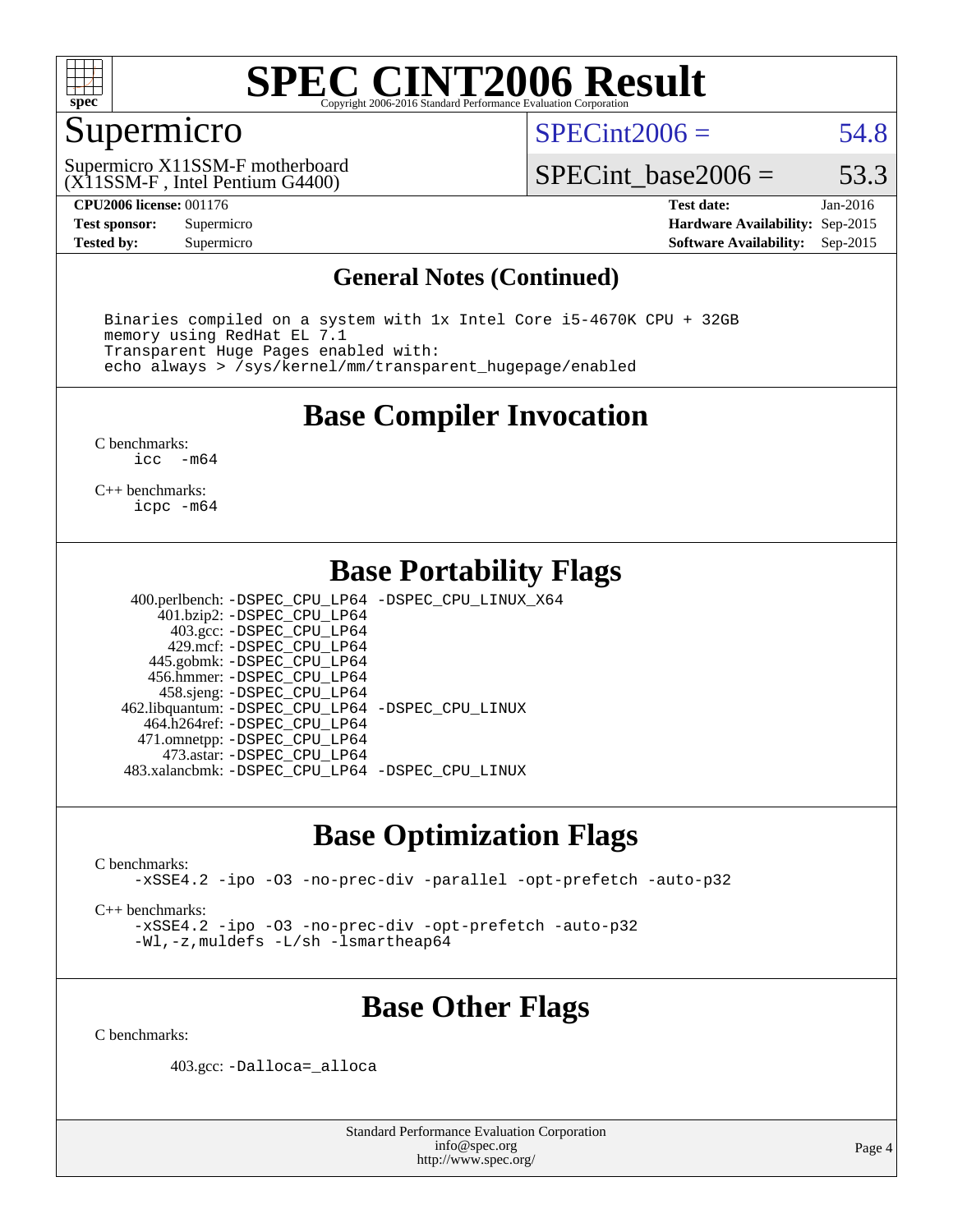

#### Supermicro

 $SPECint2006 = 54.8$  $SPECint2006 = 54.8$ 

(X11SSM-F , Intel Pentium G4400) Supermicro X11SSM-F motherboard

SPECint base2006 =  $53.3$ 

**[CPU2006 license:](http://www.spec.org/auto/cpu2006/Docs/result-fields.html#CPU2006license)** 001176 **[Test date:](http://www.spec.org/auto/cpu2006/Docs/result-fields.html#Testdate)** Jan-2016 **[Test sponsor:](http://www.spec.org/auto/cpu2006/Docs/result-fields.html#Testsponsor)** Supermicro **[Hardware Availability:](http://www.spec.org/auto/cpu2006/Docs/result-fields.html#HardwareAvailability)** Sep-2015 **[Tested by:](http://www.spec.org/auto/cpu2006/Docs/result-fields.html#Testedby)** Supermicro **Supermicro [Software Availability:](http://www.spec.org/auto/cpu2006/Docs/result-fields.html#SoftwareAvailability)** Sep-2015

### **[Peak Compiler Invocation](http://www.spec.org/auto/cpu2006/Docs/result-fields.html#PeakCompilerInvocation)**

[C benchmarks \(except as noted below\)](http://www.spec.org/auto/cpu2006/Docs/result-fields.html#Cbenchmarksexceptasnotedbelow): [icc -m64](http://www.spec.org/cpu2006/results/res2016q1/cpu2006-20160107-38629.flags.html#user_CCpeak_intel_icc_64bit_f346026e86af2a669e726fe758c88044)

400.perlbench: [icc -m32 -L/opt/intel/compilers\\_and\\_libraries\\_2016/linux/compiler/lib/ia32\\_lin](http://www.spec.org/cpu2006/results/res2016q1/cpu2006-20160107-38629.flags.html#user_peakCCLD400_perlbench_intel_icc_e10256ba5924b668798078a321b0cb3f)

445.gobmk: [icc -m32 -L/opt/intel/compilers\\_and\\_libraries\\_2016/linux/compiler/lib/ia32\\_lin](http://www.spec.org/cpu2006/results/res2016q1/cpu2006-20160107-38629.flags.html#user_peakCCLD445_gobmk_intel_icc_e10256ba5924b668798078a321b0cb3f)

[C++ benchmarks \(except as noted below\):](http://www.spec.org/auto/cpu2006/Docs/result-fields.html#CXXbenchmarksexceptasnotedbelow)

[icpc -m32 -L/opt/intel/compilers\\_and\\_libraries\\_2016/linux/compiler/lib/ia32\\_lin](http://www.spec.org/cpu2006/results/res2016q1/cpu2006-20160107-38629.flags.html#user_CXXpeak_intel_icpc_b4f50a394bdb4597aa5879c16bc3f5c5)

473.astar: [icpc -m64](http://www.spec.org/cpu2006/results/res2016q1/cpu2006-20160107-38629.flags.html#user_peakCXXLD473_astar_intel_icpc_64bit_fc66a5337ce925472a5c54ad6a0de310)

### **[Peak Portability Flags](http://www.spec.org/auto/cpu2006/Docs/result-fields.html#PeakPortabilityFlags)**

 400.perlbench: [-D\\_FILE\\_OFFSET\\_BITS=64](http://www.spec.org/cpu2006/results/res2016q1/cpu2006-20160107-38629.flags.html#user_peakPORTABILITY400_perlbench_file_offset_bits_64_438cf9856305ebd76870a2c6dc2689ab) [-DSPEC\\_CPU\\_LINUX\\_IA32](http://www.spec.org/cpu2006/results/res2016q1/cpu2006-20160107-38629.flags.html#b400.perlbench_peakCPORTABILITY_DSPEC_CPU_LINUX_IA32) 401.bzip2: [-DSPEC\\_CPU\\_LP64](http://www.spec.org/cpu2006/results/res2016q1/cpu2006-20160107-38629.flags.html#suite_peakPORTABILITY401_bzip2_DSPEC_CPU_LP64) 403.gcc: [-DSPEC\\_CPU\\_LP64](http://www.spec.org/cpu2006/results/res2016q1/cpu2006-20160107-38629.flags.html#suite_peakPORTABILITY403_gcc_DSPEC_CPU_LP64) 429.mcf: [-DSPEC\\_CPU\\_LP64](http://www.spec.org/cpu2006/results/res2016q1/cpu2006-20160107-38629.flags.html#suite_peakPORTABILITY429_mcf_DSPEC_CPU_LP64) 445.gobmk: [-D\\_FILE\\_OFFSET\\_BITS=64](http://www.spec.org/cpu2006/results/res2016q1/cpu2006-20160107-38629.flags.html#user_peakPORTABILITY445_gobmk_file_offset_bits_64_438cf9856305ebd76870a2c6dc2689ab) 456.hmmer: [-DSPEC\\_CPU\\_LP64](http://www.spec.org/cpu2006/results/res2016q1/cpu2006-20160107-38629.flags.html#suite_peakPORTABILITY456_hmmer_DSPEC_CPU_LP64) 458.sjeng: [-DSPEC\\_CPU\\_LP64](http://www.spec.org/cpu2006/results/res2016q1/cpu2006-20160107-38629.flags.html#suite_peakPORTABILITY458_sjeng_DSPEC_CPU_LP64) 462.libquantum: [-DSPEC\\_CPU\\_LP64](http://www.spec.org/cpu2006/results/res2016q1/cpu2006-20160107-38629.flags.html#suite_peakPORTABILITY462_libquantum_DSPEC_CPU_LP64) [-DSPEC\\_CPU\\_LINUX](http://www.spec.org/cpu2006/results/res2016q1/cpu2006-20160107-38629.flags.html#b462.libquantum_peakCPORTABILITY_DSPEC_CPU_LINUX) 464.h264ref: [-DSPEC\\_CPU\\_LP64](http://www.spec.org/cpu2006/results/res2016q1/cpu2006-20160107-38629.flags.html#suite_peakPORTABILITY464_h264ref_DSPEC_CPU_LP64) 471.omnetpp: [-D\\_FILE\\_OFFSET\\_BITS=64](http://www.spec.org/cpu2006/results/res2016q1/cpu2006-20160107-38629.flags.html#user_peakPORTABILITY471_omnetpp_file_offset_bits_64_438cf9856305ebd76870a2c6dc2689ab) 473.astar: [-DSPEC\\_CPU\\_LP64](http://www.spec.org/cpu2006/results/res2016q1/cpu2006-20160107-38629.flags.html#suite_peakPORTABILITY473_astar_DSPEC_CPU_LP64) 483.xalancbmk: [-D\\_FILE\\_OFFSET\\_BITS=64](http://www.spec.org/cpu2006/results/res2016q1/cpu2006-20160107-38629.flags.html#user_peakPORTABILITY483_xalancbmk_file_offset_bits_64_438cf9856305ebd76870a2c6dc2689ab) [-DSPEC\\_CPU\\_LINUX](http://www.spec.org/cpu2006/results/res2016q1/cpu2006-20160107-38629.flags.html#b483.xalancbmk_peakCXXPORTABILITY_DSPEC_CPU_LINUX)

## **[Peak Optimization Flags](http://www.spec.org/auto/cpu2006/Docs/result-fields.html#PeakOptimizationFlags)**

[C benchmarks](http://www.spec.org/auto/cpu2006/Docs/result-fields.html#Cbenchmarks):

 400.perlbench: [-xSSE4.2](http://www.spec.org/cpu2006/results/res2016q1/cpu2006-20160107-38629.flags.html#user_peakPASS2_CFLAGSPASS2_LDCFLAGS400_perlbench_f-xSSE42_f91528193cf0b216347adb8b939d4107)(pass 2) [-prof-gen:threadsafe](http://www.spec.org/cpu2006/results/res2016q1/cpu2006-20160107-38629.flags.html#user_peakPASS1_CFLAGSPASS1_LDCFLAGS400_perlbench_prof_gen_21a26eb79f378b550acd7bec9fe4467a)(pass 1) [-ipo](http://www.spec.org/cpu2006/results/res2016q1/cpu2006-20160107-38629.flags.html#user_peakPASS2_CFLAGSPASS2_LDCFLAGS400_perlbench_f-ipo)(pass 2) [-O3](http://www.spec.org/cpu2006/results/res2016q1/cpu2006-20160107-38629.flags.html#user_peakPASS2_CFLAGSPASS2_LDCFLAGS400_perlbench_f-O3)(pass 2) [-no-prec-div](http://www.spec.org/cpu2006/results/res2016q1/cpu2006-20160107-38629.flags.html#user_peakPASS2_CFLAGSPASS2_LDCFLAGS400_perlbench_f-no-prec-div)(pass 2) [-par-num-threads=1](http://www.spec.org/cpu2006/results/res2016q1/cpu2006-20160107-38629.flags.html#user_peakPASS1_CFLAGSPASS1_LDCFLAGS400_perlbench_par_num_threads_786a6ff141b4e9e90432e998842df6c2)(pass 1) [-prof-use](http://www.spec.org/cpu2006/results/res2016q1/cpu2006-20160107-38629.flags.html#user_peakPASS2_CFLAGSPASS2_LDCFLAGS400_perlbench_prof_use_bccf7792157ff70d64e32fe3e1250b55)(pass 2) [-opt-prefetch](http://www.spec.org/cpu2006/results/res2016q1/cpu2006-20160107-38629.flags.html#user_peakCOPTIMIZE400_perlbench_f-opt-prefetch) [-ansi-alias](http://www.spec.org/cpu2006/results/res2016q1/cpu2006-20160107-38629.flags.html#user_peakCOPTIMIZE400_perlbench_f-ansi-alias)

 401.bzip2: [-xSSE4.2](http://www.spec.org/cpu2006/results/res2016q1/cpu2006-20160107-38629.flags.html#user_peakPASS2_CFLAGSPASS2_LDCFLAGS401_bzip2_f-xSSE42_f91528193cf0b216347adb8b939d4107)(pass 2) [-prof-gen:threadsafe](http://www.spec.org/cpu2006/results/res2016q1/cpu2006-20160107-38629.flags.html#user_peakPASS1_CFLAGSPASS1_LDCFLAGS401_bzip2_prof_gen_21a26eb79f378b550acd7bec9fe4467a)(pass 1) [-ipo](http://www.spec.org/cpu2006/results/res2016q1/cpu2006-20160107-38629.flags.html#user_peakPASS2_CFLAGSPASS2_LDCFLAGS401_bzip2_f-ipo)(pass 2) [-O3](http://www.spec.org/cpu2006/results/res2016q1/cpu2006-20160107-38629.flags.html#user_peakPASS2_CFLAGSPASS2_LDCFLAGS401_bzip2_f-O3)(pass 2) [-no-prec-div](http://www.spec.org/cpu2006/results/res2016q1/cpu2006-20160107-38629.flags.html#user_peakCOPTIMIZEPASS2_CFLAGSPASS2_LDCFLAGS401_bzip2_f-no-prec-div) [-par-num-threads=1](http://www.spec.org/cpu2006/results/res2016q1/cpu2006-20160107-38629.flags.html#user_peakPASS1_CFLAGSPASS1_LDCFLAGS401_bzip2_par_num_threads_786a6ff141b4e9e90432e998842df6c2)(pass 1) [-prof-use](http://www.spec.org/cpu2006/results/res2016q1/cpu2006-20160107-38629.flags.html#user_peakPASS2_CFLAGSPASS2_LDCFLAGS401_bzip2_prof_use_bccf7792157ff70d64e32fe3e1250b55)(pass 2) [-auto-ilp32](http://www.spec.org/cpu2006/results/res2016q1/cpu2006-20160107-38629.flags.html#user_peakCOPTIMIZE401_bzip2_f-auto-ilp32) [-opt-prefetch](http://www.spec.org/cpu2006/results/res2016q1/cpu2006-20160107-38629.flags.html#user_peakCOPTIMIZE401_bzip2_f-opt-prefetch) [-ansi-alias](http://www.spec.org/cpu2006/results/res2016q1/cpu2006-20160107-38629.flags.html#user_peakCOPTIMIZE401_bzip2_f-ansi-alias)

 403.gcc: [-xSSE4.2](http://www.spec.org/cpu2006/results/res2016q1/cpu2006-20160107-38629.flags.html#user_peakCOPTIMIZE403_gcc_f-xSSE42_f91528193cf0b216347adb8b939d4107) [-ipo](http://www.spec.org/cpu2006/results/res2016q1/cpu2006-20160107-38629.flags.html#user_peakCOPTIMIZE403_gcc_f-ipo) [-O3](http://www.spec.org/cpu2006/results/res2016q1/cpu2006-20160107-38629.flags.html#user_peakCOPTIMIZE403_gcc_f-O3) [-no-prec-div](http://www.spec.org/cpu2006/results/res2016q1/cpu2006-20160107-38629.flags.html#user_peakCOPTIMIZE403_gcc_f-no-prec-div) [-inline-calloc](http://www.spec.org/cpu2006/results/res2016q1/cpu2006-20160107-38629.flags.html#user_peakCOPTIMIZE403_gcc_f-inline-calloc) [-opt-malloc-options=3](http://www.spec.org/cpu2006/results/res2016q1/cpu2006-20160107-38629.flags.html#user_peakCOPTIMIZE403_gcc_f-opt-malloc-options_13ab9b803cf986b4ee62f0a5998c2238) [-auto-ilp32](http://www.spec.org/cpu2006/results/res2016q1/cpu2006-20160107-38629.flags.html#user_peakCOPTIMIZE403_gcc_f-auto-ilp32)

 429.mcf: [-xSSE4.2](http://www.spec.org/cpu2006/results/res2016q1/cpu2006-20160107-38629.flags.html#user_peakCOPTIMIZE429_mcf_f-xSSE42_f91528193cf0b216347adb8b939d4107) [-ipo](http://www.spec.org/cpu2006/results/res2016q1/cpu2006-20160107-38629.flags.html#user_peakCOPTIMIZE429_mcf_f-ipo) [-O3](http://www.spec.org/cpu2006/results/res2016q1/cpu2006-20160107-38629.flags.html#user_peakCOPTIMIZE429_mcf_f-O3) [-no-prec-div](http://www.spec.org/cpu2006/results/res2016q1/cpu2006-20160107-38629.flags.html#user_peakCOPTIMIZE429_mcf_f-no-prec-div) [-parallel](http://www.spec.org/cpu2006/results/res2016q1/cpu2006-20160107-38629.flags.html#user_peakCOPTIMIZE429_mcf_f-parallel) [-opt-prefetch](http://www.spec.org/cpu2006/results/res2016q1/cpu2006-20160107-38629.flags.html#user_peakCOPTIMIZE429_mcf_f-opt-prefetch) [-auto-p32](http://www.spec.org/cpu2006/results/res2016q1/cpu2006-20160107-38629.flags.html#user_peakCOPTIMIZE429_mcf_f-auto-p32)

Continued on next page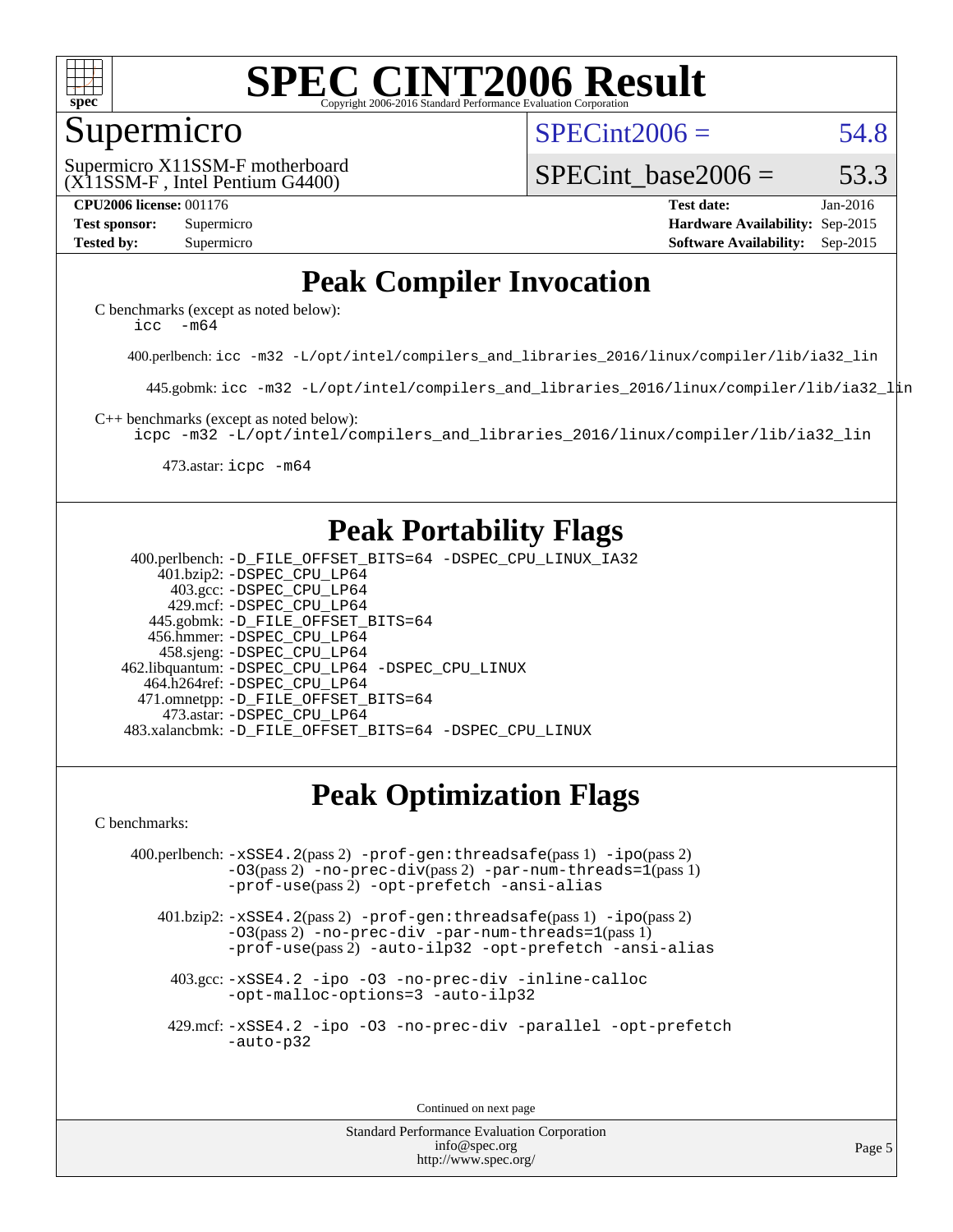

## Supermicro

 $SPECint2006 = 54.8$  $SPECint2006 = 54.8$ 

(X11SSM-F , Intel Pentium G4400) Supermicro X11SSM-F motherboard

SPECint base2006 =  $53.3$ 

#### **[CPU2006 license:](http://www.spec.org/auto/cpu2006/Docs/result-fields.html#CPU2006license)** 001176 **[Test date:](http://www.spec.org/auto/cpu2006/Docs/result-fields.html#Testdate)** Jan-2016

| <b>Test sponsor:</b> | Supermicro |
|----------------------|------------|
| <b>Tested by:</b>    | Supermicro |

**[Hardware Availability:](http://www.spec.org/auto/cpu2006/Docs/result-fields.html#HardwareAvailability)** Sep-2015 **[Software Availability:](http://www.spec.org/auto/cpu2006/Docs/result-fields.html#SoftwareAvailability)** Sep-2015

## **[Peak Optimization Flags \(Continued\)](http://www.spec.org/auto/cpu2006/Docs/result-fields.html#PeakOptimizationFlags)**

 445.gobmk: [-xSSE4.2](http://www.spec.org/cpu2006/results/res2016q1/cpu2006-20160107-38629.flags.html#user_peakPASS2_CFLAGSPASS2_LDCFLAGS445_gobmk_f-xSSE42_f91528193cf0b216347adb8b939d4107)(pass 2) [-prof-gen:threadsafe](http://www.spec.org/cpu2006/results/res2016q1/cpu2006-20160107-38629.flags.html#user_peakPASS1_CFLAGSPASS1_LDCFLAGS445_gobmk_prof_gen_21a26eb79f378b550acd7bec9fe4467a)(pass 1) [-prof-use](http://www.spec.org/cpu2006/results/res2016q1/cpu2006-20160107-38629.flags.html#user_peakPASS2_CFLAGSPASS2_LDCFLAGS445_gobmk_prof_use_bccf7792157ff70d64e32fe3e1250b55)(pass2) [-par-num-threads=1](http://www.spec.org/cpu2006/results/res2016q1/cpu2006-20160107-38629.flags.html#user_peakPASS1_CFLAGSPASS1_LDCFLAGS445_gobmk_par_num_threads_786a6ff141b4e9e90432e998842df6c2)(pass1) [-ansi-alias](http://www.spec.org/cpu2006/results/res2016q1/cpu2006-20160107-38629.flags.html#user_peakCOPTIMIZE445_gobmk_f-ansi-alias)

456.hmmer: basepeak = yes

 458.sjeng: [-xSSE4.2](http://www.spec.org/cpu2006/results/res2016q1/cpu2006-20160107-38629.flags.html#user_peakPASS2_CFLAGSPASS2_LDCFLAGS458_sjeng_f-xSSE42_f91528193cf0b216347adb8b939d4107)(pass 2) [-prof-gen:threadsafe](http://www.spec.org/cpu2006/results/res2016q1/cpu2006-20160107-38629.flags.html#user_peakPASS1_CFLAGSPASS1_LDCFLAGS458_sjeng_prof_gen_21a26eb79f378b550acd7bec9fe4467a)(pass 1) [-ipo](http://www.spec.org/cpu2006/results/res2016q1/cpu2006-20160107-38629.flags.html#user_peakPASS2_CFLAGSPASS2_LDCFLAGS458_sjeng_f-ipo)(pass 2)  $-03$ (pass 2)  $-$ no-prec-div(pass 2) [-par-num-threads=1](http://www.spec.org/cpu2006/results/res2016q1/cpu2006-20160107-38629.flags.html#user_peakPASS1_CFLAGSPASS1_LDCFLAGS458_sjeng_par_num_threads_786a6ff141b4e9e90432e998842df6c2)(pass 1) [-prof-use](http://www.spec.org/cpu2006/results/res2016q1/cpu2006-20160107-38629.flags.html#user_peakPASS2_CFLAGSPASS2_LDCFLAGS458_sjeng_prof_use_bccf7792157ff70d64e32fe3e1250b55)(pass 2) [-unroll4](http://www.spec.org/cpu2006/results/res2016q1/cpu2006-20160107-38629.flags.html#user_peakCOPTIMIZE458_sjeng_f-unroll_4e5e4ed65b7fd20bdcd365bec371b81f)

 $462$ .libquantum: basepeak = yes

 $464.h264$ ref: basepeak = yes

[C++ benchmarks:](http://www.spec.org/auto/cpu2006/Docs/result-fields.html#CXXbenchmarks)

 471.omnetpp: [-xSSE4.2](http://www.spec.org/cpu2006/results/res2016q1/cpu2006-20160107-38629.flags.html#user_peakPASS2_CXXFLAGSPASS2_LDCXXFLAGS471_omnetpp_f-xSSE42_f91528193cf0b216347adb8b939d4107)(pass 2) [-prof-gen:threadsafe](http://www.spec.org/cpu2006/results/res2016q1/cpu2006-20160107-38629.flags.html#user_peakPASS1_CXXFLAGSPASS1_LDCXXFLAGS471_omnetpp_prof_gen_21a26eb79f378b550acd7bec9fe4467a)(pass 1) [-ipo](http://www.spec.org/cpu2006/results/res2016q1/cpu2006-20160107-38629.flags.html#user_peakPASS2_CXXFLAGSPASS2_LDCXXFLAGS471_omnetpp_f-ipo)(pass 2)  $-03(pass 2)$  [-no-prec-div](http://www.spec.org/cpu2006/results/res2016q1/cpu2006-20160107-38629.flags.html#user_peakPASS2_CXXFLAGSPASS2_LDCXXFLAGS471_omnetpp_f-no-prec-div)(pass 2) [-par-num-threads=1](http://www.spec.org/cpu2006/results/res2016q1/cpu2006-20160107-38629.flags.html#user_peakPASS1_CXXFLAGSPASS1_LDCXXFLAGS471_omnetpp_par_num_threads_786a6ff141b4e9e90432e998842df6c2)(pass 1) [-prof-use](http://www.spec.org/cpu2006/results/res2016q1/cpu2006-20160107-38629.flags.html#user_peakPASS2_CXXFLAGSPASS2_LDCXXFLAGS471_omnetpp_prof_use_bccf7792157ff70d64e32fe3e1250b55)(pass 2) [-opt-ra-region-strategy=block](http://www.spec.org/cpu2006/results/res2016q1/cpu2006-20160107-38629.flags.html#user_peakCXXOPTIMIZE471_omnetpp_f-opt-ra-region-strategy_5382940c29ea30302d682fc74bfe0147)  [-ansi-alias](http://www.spec.org/cpu2006/results/res2016q1/cpu2006-20160107-38629.flags.html#user_peakCXXOPTIMIZE471_omnetpp_f-ansi-alias) [-Wl,-z,muldefs](http://www.spec.org/cpu2006/results/res2016q1/cpu2006-20160107-38629.flags.html#user_peakEXTRA_LDFLAGS471_omnetpp_link_force_multiple1_74079c344b956b9658436fd1b6dd3a8a) [-L/sh -lsmartheap](http://www.spec.org/cpu2006/results/res2016q1/cpu2006-20160107-38629.flags.html#user_peakEXTRA_LIBS471_omnetpp_SmartHeap_32f6c82aa1ed9c52345d30cf6e4a0499)

 473.astar: [-xSSE4.2](http://www.spec.org/cpu2006/results/res2016q1/cpu2006-20160107-38629.flags.html#user_peakCXXOPTIMIZE473_astar_f-xSSE42_f91528193cf0b216347adb8b939d4107) [-ipo](http://www.spec.org/cpu2006/results/res2016q1/cpu2006-20160107-38629.flags.html#user_peakCXXOPTIMIZE473_astar_f-ipo) [-O3](http://www.spec.org/cpu2006/results/res2016q1/cpu2006-20160107-38629.flags.html#user_peakCXXOPTIMIZE473_astar_f-O3) [-no-prec-div](http://www.spec.org/cpu2006/results/res2016q1/cpu2006-20160107-38629.flags.html#user_peakCXXOPTIMIZE473_astar_f-no-prec-div) [-opt-prefetch](http://www.spec.org/cpu2006/results/res2016q1/cpu2006-20160107-38629.flags.html#user_peakCXXOPTIMIZE473_astar_f-opt-prefetch) [-auto-p32](http://www.spec.org/cpu2006/results/res2016q1/cpu2006-20160107-38629.flags.html#user_peakCXXOPTIMIZE473_astar_f-auto-p32) [-Wl,-z,muldefs](http://www.spec.org/cpu2006/results/res2016q1/cpu2006-20160107-38629.flags.html#user_peakEXTRA_LDFLAGS473_astar_link_force_multiple1_74079c344b956b9658436fd1b6dd3a8a) [-L/sh -lsmartheap64](http://www.spec.org/cpu2006/results/res2016q1/cpu2006-20160107-38629.flags.html#user_peakEXTRA_LIBS473_astar_SmartHeap64_ed4ef857ce90951921efb0d91eb88472)

 483.xalancbmk: [-xSSE4.2](http://www.spec.org/cpu2006/results/res2016q1/cpu2006-20160107-38629.flags.html#user_peakCXXOPTIMIZE483_xalancbmk_f-xSSE42_f91528193cf0b216347adb8b939d4107) [-ipo](http://www.spec.org/cpu2006/results/res2016q1/cpu2006-20160107-38629.flags.html#user_peakCXXOPTIMIZE483_xalancbmk_f-ipo) [-O3](http://www.spec.org/cpu2006/results/res2016q1/cpu2006-20160107-38629.flags.html#user_peakCXXOPTIMIZE483_xalancbmk_f-O3) [-no-prec-div](http://www.spec.org/cpu2006/results/res2016q1/cpu2006-20160107-38629.flags.html#user_peakCXXOPTIMIZE483_xalancbmk_f-no-prec-div) [-opt-prefetch](http://www.spec.org/cpu2006/results/res2016q1/cpu2006-20160107-38629.flags.html#user_peakCXXOPTIMIZE483_xalancbmk_f-opt-prefetch) [-ansi-alias](http://www.spec.org/cpu2006/results/res2016q1/cpu2006-20160107-38629.flags.html#user_peakCXXOPTIMIZE483_xalancbmk_f-ansi-alias) [-Wl,-z,muldefs](http://www.spec.org/cpu2006/results/res2016q1/cpu2006-20160107-38629.flags.html#user_peakEXTRA_LDFLAGS483_xalancbmk_link_force_multiple1_74079c344b956b9658436fd1b6dd3a8a) [-L/sh -lsmartheap](http://www.spec.org/cpu2006/results/res2016q1/cpu2006-20160107-38629.flags.html#user_peakEXTRA_LIBS483_xalancbmk_SmartHeap_32f6c82aa1ed9c52345d30cf6e4a0499)

### **[Peak Other Flags](http://www.spec.org/auto/cpu2006/Docs/result-fields.html#PeakOtherFlags)**

[C benchmarks](http://www.spec.org/auto/cpu2006/Docs/result-fields.html#Cbenchmarks):

403.gcc: [-Dalloca=\\_alloca](http://www.spec.org/cpu2006/results/res2016q1/cpu2006-20160107-38629.flags.html#b403.gcc_peakEXTRA_CFLAGS_Dalloca_be3056838c12de2578596ca5467af7f3)

The flags files that were used to format this result can be browsed at <http://www.spec.org/cpu2006/flags/Intel-ic16.0-official-linux64.html> <http://www.spec.org/cpu2006/flags/Supermicro-Platform-Settings-V1.2-revH.html>

You can also download the XML flags sources by saving the following links: <http://www.spec.org/cpu2006/flags/Intel-ic16.0-official-linux64.xml>

<http://www.spec.org/cpu2006/flags/Supermicro-Platform-Settings-V1.2-revH.xml>